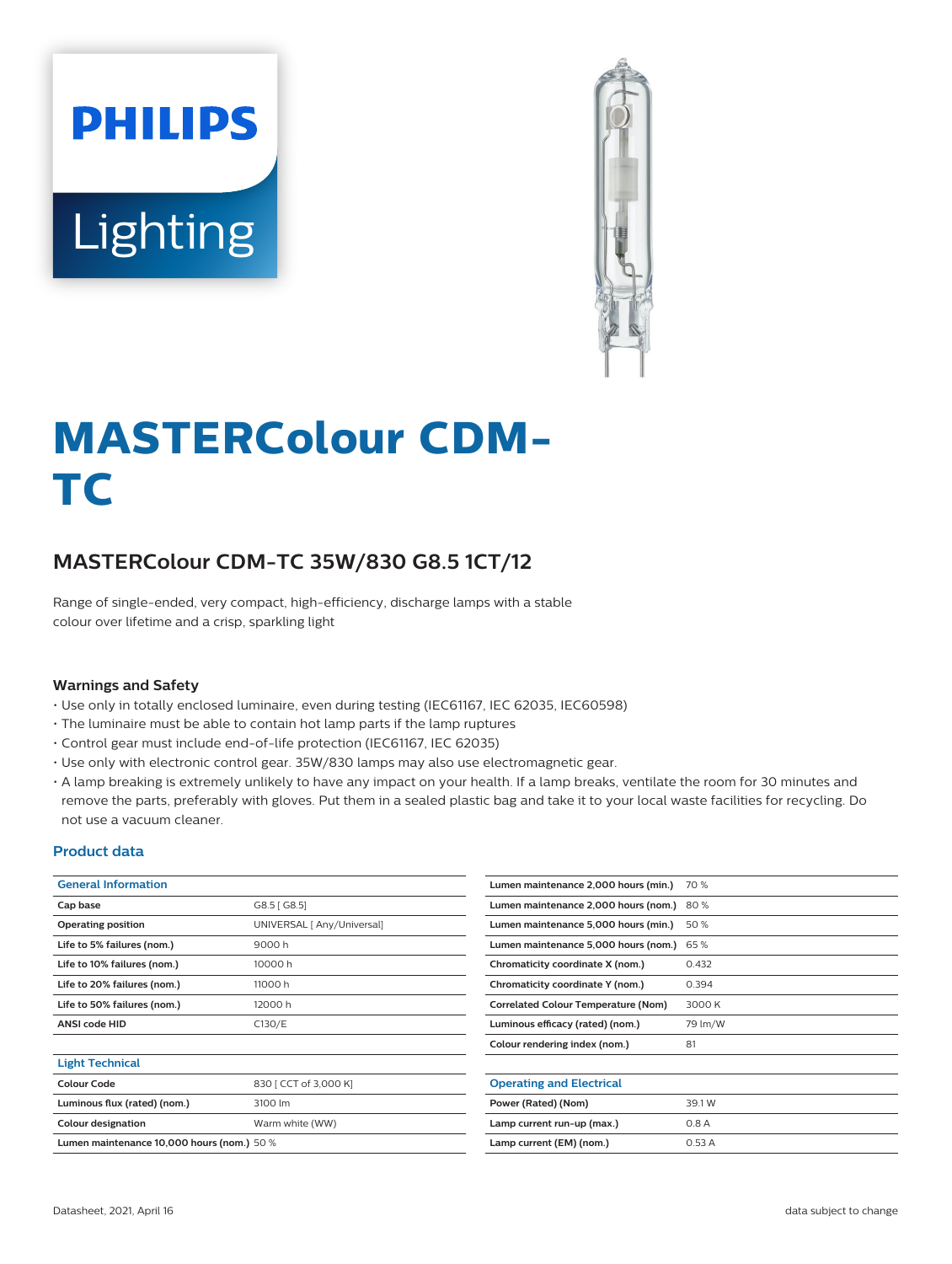## **MASTERColour CDM-TC**

| Ignition supply voltage (max.) | 198 V            |
|--------------------------------|------------------|
| Ignition peak voltage (max.)   | 5000 V           |
| Ignition supply voltage (min.) | 198 V            |
| Ignition peak voltage (min.)   | 3500 V           |
| Re-ignition time (min.) (max.) | $15 \text{ min}$ |
| Ignition time (max.)           | 30 <sub>s</sub>  |
| Voltage (Max)                  | 96 V             |
| Voltage (Min)                  | 80 V             |
| Voltage (Nom)                  | 88 V             |
|                                |                  |

| <b>Luminaire Design Requirements</b> |                                  |  |  |
|--------------------------------------|----------------------------------|--|--|
| Bulb temperature (max.)              | 500 °C                           |  |  |
| Pinch temperature (max.)             | 300 $°C$                         |  |  |
|                                      |                                  |  |  |
| <b>Product Data</b>                  |                                  |  |  |
| Full product code                    | 871150020000615                  |  |  |
| Order product name                   | MASTERColour CDM-TC 35W/830 G8.5 |  |  |
|                                      | 1CT/12                           |  |  |
| EAN/UPC - product                    | 8711500200006                    |  |  |
| Order code                           | 20000615                         |  |  |
| Local order code                     | 35CDMTC830                       |  |  |
| SAP numerator - quantity per pack    | 1                                |  |  |
| Numerator - packs per outer box      | 12                               |  |  |
| <b>SAP material</b>                  | 928085205125                     |  |  |
| SAP net weight (piece)               | 10.000 g                         |  |  |
| <b>ILCOS</b> code                    | MT/UB-35/830-H-G8.5-17/85        |  |  |

**UV**

**PET (NIOSH) (min.)** 8 h/500lx **Damage factor D/fc (max.)** 0.3

## **Mechanical and Housing Lamp Finish** Clear **Bulb material** UV-Block Quartz

**Controls and Dimming**

**Dimmable** No **Run-up time 90% (max.)** 3 min

| <b>Bulb shape</b>                  | T14 [ T 14 mm]    |
|------------------------------------|-------------------|
|                                    |                   |
| <b>Approval and Application</b>    |                   |
| Energy efficiency label (EEL)      | А                 |
| Mercury (Hg) content (nom.)        | 3.1 <sub>mg</sub> |
| Energy consumption kWh/1,000 hours | 43 kWh            |
|                                    |                   |

| <b>Dimensional drawing</b> |  |
|----------------------------|--|
|----------------------------|--|



| Product                                                       | $D(max)$ D | $\circ$ | $L$ (min) $L$ (max) $L$ | $C \, (max)$ |
|---------------------------------------------------------------|------------|---------|-------------------------|--------------|
| MASTERColour CDM-TC 15 mm 0.5 in 5 mm 51 mm 53 mm 52 mm 85 mm |            |         |                         |              |
| 35W/830 G8.5 1CT/12                                           |            |         |                         |              |